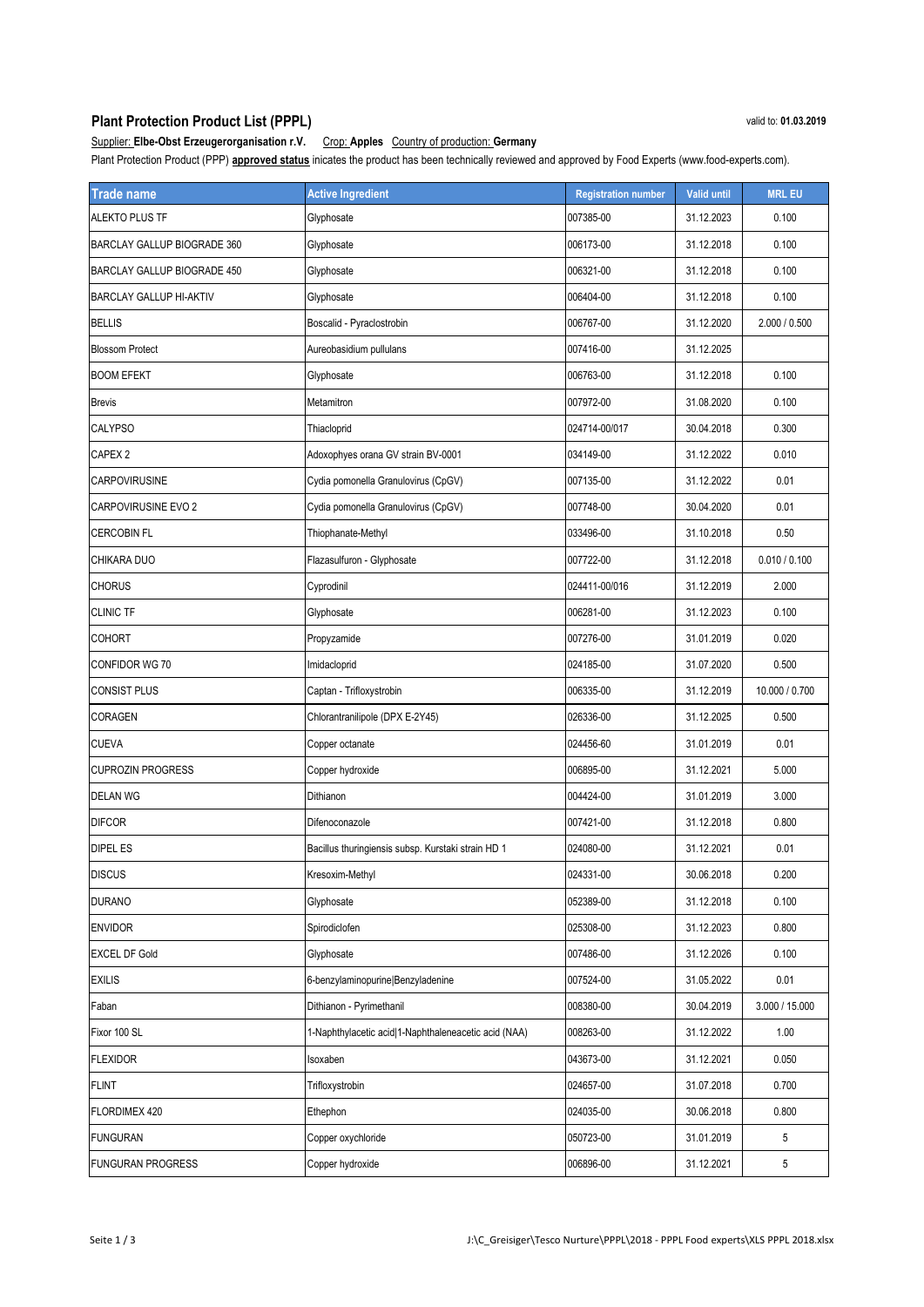# **Plant Protection Product List (PPPL)** valid to: **01.03.2019**

#### Supplier: **Elbe-Obst Erzeugerorganisation r.V.** Crop: **Apples** Country of production: **Germany** Plant Protection Product (PPP) **approved status** inicates the product has been technically reviewed and approved by Food Experts (www.food-experts.com).

| <b>Trade name</b>                  | <b>Active Ingredient</b>                                                 | <b>Registration number</b> | <b>Valid until</b> | <b>MRL EU</b>      |
|------------------------------------|--------------------------------------------------------------------------|----------------------------|--------------------|--------------------|
| <b>GEOXE</b>                       | Fludioxonil                                                              | 007606-00                  | 30.10.2019         | 5.000              |
| <b>GIBB PLUS</b>                   | Giberellin A4+A7                                                         | 006898-00                  | 31.12.2021         |                    |
| GLOBARYLL 100                      | 6-benzylaminopurine Benzyladenine                                        | 006166-00                  | 31.12.2023         | 0.01               |
| <b>GLYFOS DAKAR</b>                | Glyphosate                                                               | 005937-00                  | 31.12.2020         | 0.100              |
| <b>GLYFOS SUPREME</b>              | Glyphosate                                                               | 005924-00                  | 31.12.2019         | 0.100              |
| <b>GLYFOS TF CLASSIC</b>           | Glyphosate                                                               | 024162-00                  | 31.12.2018         | 0.100              |
| Isomate OFM rosso FLEX             | E.8-dodecen-yl-acetate - Z, 8 - dodecenil acetato - Z.8-<br>dodecen-1-ol | 006945-00                  | 31.12.2023         | 0.01 / 0.01 / 0.01 |
| <b>KANEMITE SC</b>                 | Acequinocyl                                                              | 025855-00                  | 31.12.2024         | 0.100              |
| <b>KARATE ZEON</b>                 | Lambda-Cyhalothrin                                                       | 024675-00                  | 31.12.2022         | 0.100              |
| KERB 50 W                          | Propyzamide                                                              | 062002-00                  | 30.06.2019         | 0.020              |
| <b>KERB FLO</b>                    | Propyzamide                                                              | 006220-00/038              | 31.01.2019         | 0.020              |
| <b>KIRON</b>                       | Fenpyroximate                                                            | 024138-00                  | 30.04.2020         | 0.300              |
| <b>KIRON</b>                       | Potassium hydrogen carbonate                                             | 024138-00                  | 30.04.2020         | 0.300              |
| Kudos                              | Prohexadione (p)                                                         | 008407-00                  | 31.12.2022         | 0.100              |
| <b>KUMULUS WG</b>                  | Sulphur                                                                  | 052273-00                  | 31.12.2020         |                    |
| <b>KYLEO</b>                       | 2,4-D - Glyphosate                                                       | 007200-00                  | 31.12.2023         | 0.050 / 0.100      |
| LUNA EXPERIENCE                    | Fluopyram - Tebuconazole                                                 | 026861-00                  | 31.08.2020         | 0.600 / 0.300      |
| <b>MACCANI</b>                     | Dithianon - Pyraclostrobin                                               | 006459-00                  | 31.12.2021         | 3.000 / 0.500      |
| MADEX 3                            | Cydia pomonella Granulovirus (CpGV)                                      | 024148-00                  | 30.06.2018         | 0.01               |
| <b>MADEX MAX</b>                   | Cydia pomonella Granulovirus (CpGV)                                      | 006903-00                  | 31.12.2021         | 0.01               |
| <b>MALVIN WG</b>                   | Captan                                                                   | 005177-00                  | 31.07.2019         | 10.000             |
| <b>MASAI</b>                       | Tebufenpyrad                                                             | 024176-00                  | 31.03.2018         | 0.300              |
| MAXCEL                             | 6-benzylaminopurine Benzyladenine                                        | 006968-00                  | 31.12.2022         | 0.01               |
| Merpan 48 SC                       | Captan                                                                   | 007031-00                  | 31.12.2026         | 10.000             |
| <b>MERPAN 80 WDG</b>               | Captan                                                                   | 024519-00                  | 30.12.2026         | 10.000             |
| Microthiol Special                 | Sulphur                                                                  | 008467-00                  | 31.12.2021         |                    |
| Micula                             | Rape oil                                                                 | 043743-00                  | 31.12.2027         |                    |
| <b>MILBEKNOCK</b>                  | Milbemectin A3                                                           | 005603-00                  | 31.07.2018         | 0.020              |
| <b>MIMIC</b>                       | Tebufenozide                                                             | 024270-00                  | 31.05.2022         | 1.000              |
| <b>MOSPILAN SG</b>                 | Acetamiprid                                                              | 005655-00                  | 30.04.2018         | 0.800              |
| NEEMAZAL-T/S                       | Azadirachtine                                                            | 024436-00                  | 31.12.2023         | 1.000              |
| Netzschwefel Stulln                | Sulphur                                                                  | 050006-00                  | 31.12.2020         |                    |
| NEUDOSAN NEU BLATTLAUSFREI         | Fatty acid potassium salts                                               | 024207-00                  | 30.06.2018         |                    |
| <b>NOVAGIB</b>                     | Giberellin A4+A7                                                         | 006447-00                  | 31.12.2023         |                    |
| PARA SOMMER                        | Mineral oil                                                              | 030526-00                  | 31.12.2021         | 0.01               |
| PIRIMOR GRANULAT                   | Pirimicarb                                                               | 052470-00                  | 30.04.2018         | 0.500              |
| PROMANAL NEU AUSTRIEBSSPRITZMITTEL | Mineral oil                                                              | 024182-00                  | 31.12.2020         | 0.01               |